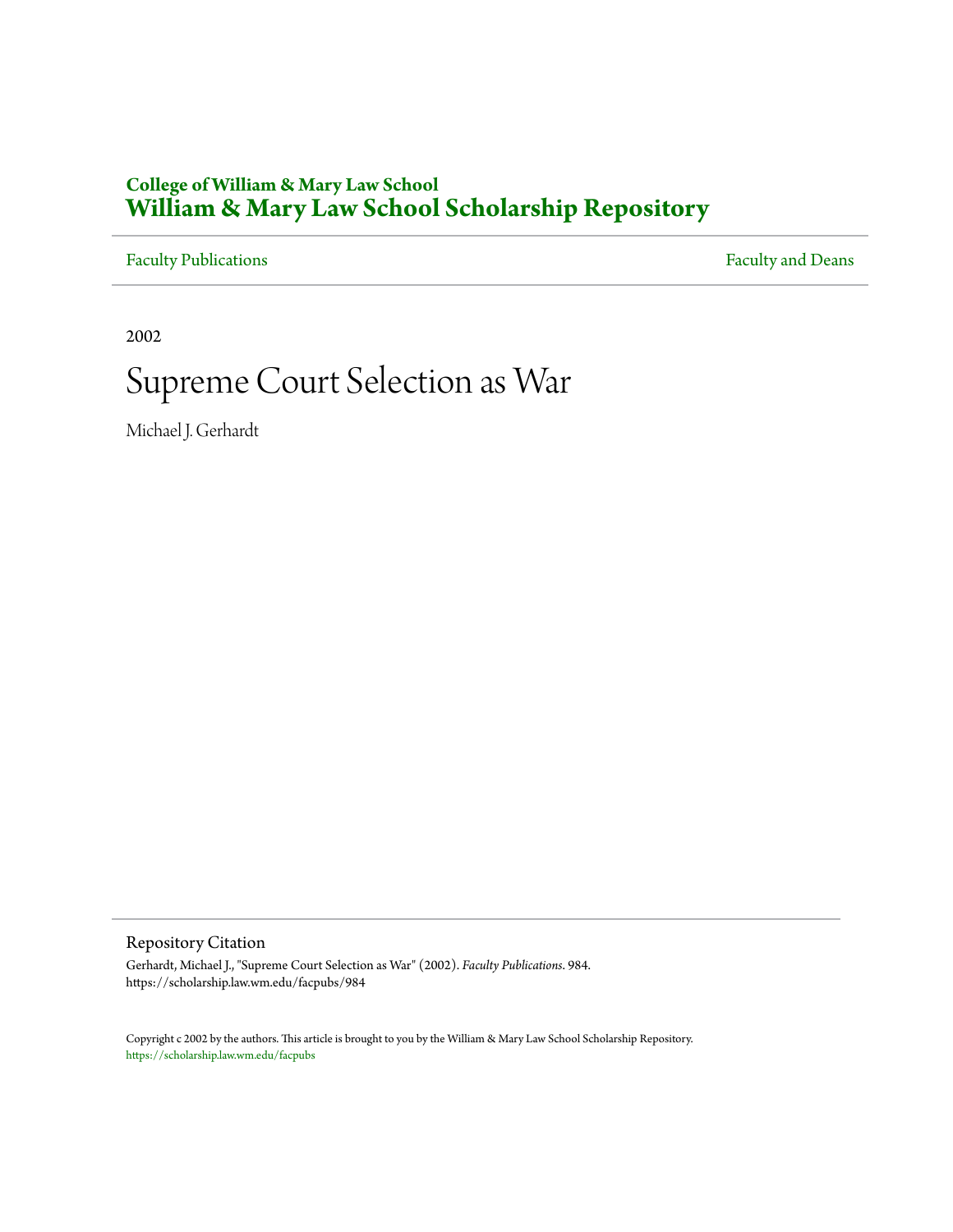# SUPREME COURT SELECTION AS WAR

### *Michael* J. *Gerhardt*

#### I. INTRODUCTION

The most popular metaphor for describing the process by which Supreme Court Justices are selected is war. The voluminous commentary on and records of Supreme Court appointments are replete with characterizations of events in different phases of the process in militaristic terms.<sup>1</sup> One need look no further for confirmation of the continuing pull of the metaphor than to a recent article in the *New York Times* on the likely dynamic in the next Supreme Court confirmation proceeding: Neil Lewis' headline reads, *From Quiet Nomination to Noisy Test for Future Battles* and he employs the term "battles" five times, besides the headline, to describe what to expect when the next vacancy on the Court arises. 2

It is tempting to think that, after September 11, the bellicose rhetoric about Supreme Court selection as war would dissipate. At the outset of George W. Bush's presidency, some prominent Democratic Senators, strategists, and commentators had warned that there would effectively be a ''war" if, after the Supreme Court's controversial opinion in *Bush v. Gore* effectively awarding the presidency to him, Bush tried to claim a mandate to nominate a conservative ideologue outside of the mainstream of constitutional jurisprudence.<sup>3</sup> After September 11, some have suggested that the war against terrorism obliges Senators (and others) to give the President special deference on his judicial nominations because of their importance for maintaining domestic tranquility and ensuring a fully staffed judiciary available to properly monitor and process criminal proceedings coming out of the war against terrorism.<sup>4</sup> Some explain that the President's judicial nominations generally require

<sup>•</sup> Arthur B. Hanson Professor of Law, William & Mary Law School. This Article is an extended version of my talk delivered at Drake Law School as part of its recent Symposium on the selection of Supreme Court Justices. I am grateful to Professor Thomas Baker for the opportunity to participate in the Symposium and particularly to him and Stephen Carter for helpful comments on an earlier draft. This Article is the first of at least two articles on federal judicial selection generally as war.

<sup>1.</sup> *See, e.g.*, ETHAN BRONNER, BATTLE FOR JUSTICE (1989).

<sup>2.</sup> Neil A. Lewis, *From Quiet Nomination to Noisy Test for Next Battles,* N.Y. TIMEs, Feb. 26, 2002, at Al7.

<sup>3.</sup> *See, e.g., BUSHY. GORE:* THE QuESTION OF LEGITIMACY (Bruce Ackerman ed., forthcoming June 2002).

<sup>4.</sup> *See, e.g.,* Editorial, *A New Presidency,* WAU.ST. J., Sept. 19, 2001, at A20.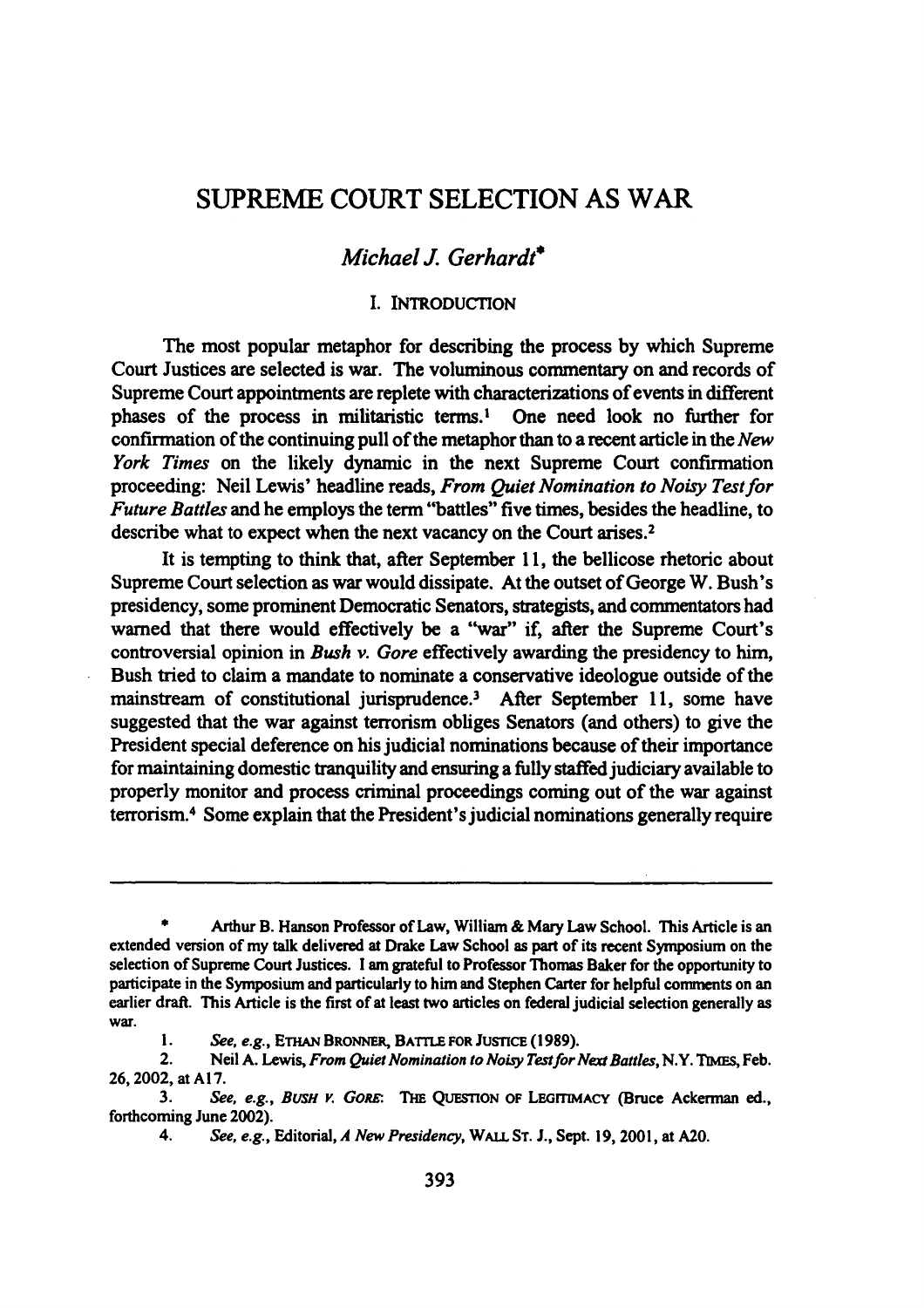substantial deference so that he is not forced to squander on them the time and political capital he needs to wage the war effort successfully.

The structure of the Constitution is plainly, however, designed to invite conflict. Anyone familiar with the Supreme Court appointments process knows just how combative, brutal, nasty, and vitriolic it can be. The structure of the Constitution pits Presidents and Senators against each other in the federal appointments process, and the framers fully expected (even hoped) conflicts would ensue from this design. Their expectation was that the checks and balances of the Constitution, including the distribution of authority on judicial appointments, were designed, in Madison's famous phrasing, so that "ambition must be made to counteract ambition."<sup>5</sup> The framers viewed conflicts over appointments as inevitable and even desirable, as the branches each sought to aggrandize their respective powers at the expense of the other. The likelihood if not inevitability of friction would prevent one branch from becoming tyrannical.

Yet, the structure of the Constitution invites not only conflict but also accommodation. In relatively short order, Presidents and Senators developed informal accommodations or informal arrangements to reduce the inevitability of conflict and yet preserve some realm of discretion with respect to each Supreme Court appointment. These accommodations, expectations, or arrangements are what I call norms.6 Following the norms of the Supreme Court appointments process promises not sanctions but peaceful coexistence between the branches.

My thesis is relatively simple: I suggest hostilities break out in the Supreme Court selection process when the President, Senators, and/or nominees violate some longstanding practices or expectations (some but not all of which constitute institutional norms), *or* the governing norms are in flux.<sup>7</sup> I suggest this is true regardless of whether the nation is at war. To be sure, the number of times that Presidents in the midst of war have had vacancies on the Court to fill have been relatively small, so small in fact that I think one should hesitate to draw any firm lessons about such circumstances. History generally suggests, however, that a fundamental dynamic in Supreme Court selection is Presidents' and Senators' respective efforts to achieve short- and sometimes long-term objectives in the particular circumstances in which vacancies on the Court have arisen. How well Presidents and Senators achieve their respective objectives and discharge their allimportant duties relating to Supreme Court appointments depends on their

*<sup>5.</sup>* THEFEDERAUSTNo. 51, at 349 (James Madison) (Jacob E. Cooke ed., 1982).

<sup>6.</sup> Michael J. Gerhardt, *Norm Theory and the Future of the Federal Appointments Process,* 50 DUKEL.J. 1687, 1690-96 (2001) [hereinafter Gerhardt, *Norm Theory].* 

<sup>7.</sup> For some prior discussions of this view, see MICHAEL J. GERHARDT, THE FEDERAL APPOINTMENTS PROCESS: A CONSTITUTIONAL AND HISTORICAL ANALYSIS (2000) [hereinafter GERHARDT, APPOINTMENTS]; Gerhardt, *Norm Theory, supra* note 6, at 1696-98, 1710-14.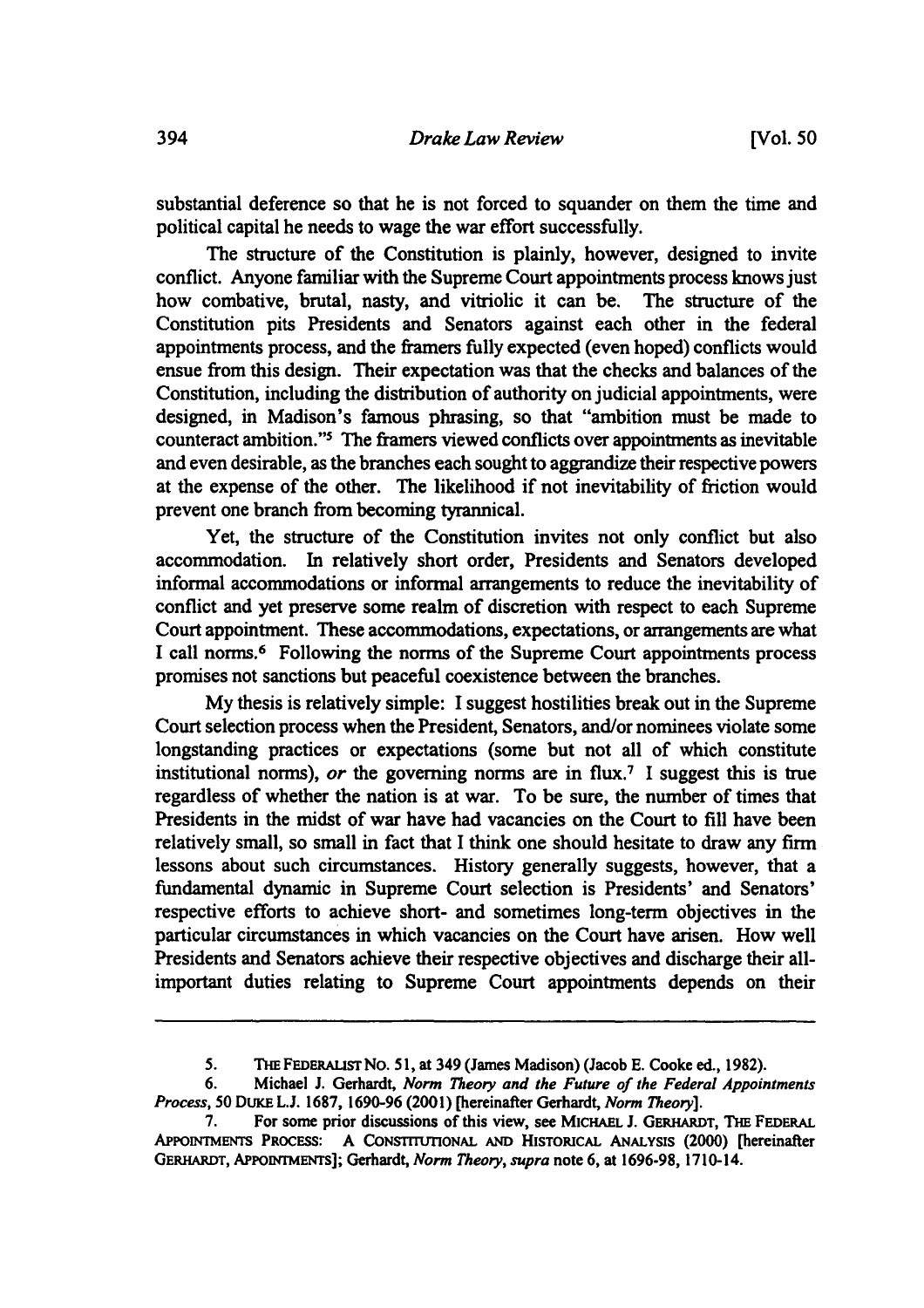compliance with and coordination of the governing norms and expectations at the times appointments must be made. Presidents and Senators obviously do not perform in a vacuum; context is all-important, but context does not guarantee particular outcomes. The fact that the nation is at war is of course part of the context of present times, but its relevance is not—and will likely not be—understood in precisely the same ways or precisely from the same perspectives by Presidents and Senators. A vacancy on the Court is surely an opportunity, but it is an opportunity that Presidents and Senators are likely to view differently depending on the context. The context might well include not just war but also the possibility of influencing or solidifying a shift in the Court's direction, a possibility that neither Presidents nor Senators are likely to discount for any reason. Indeed, trying both to understand and define the social, political, and historical context in which a vacancy has arisen are among the basic challenges in the process of Supreme Court selection. How well political leaders manage the opportunities they perceive within a given context is a significant measure of their performance and success.

My purpose in this Paper is not to be exhaustive but rather to illustrate some significant patterns in Supreme Court selection. In characterizing these patterns, I draw on two fields of study that have not yet figured prominently in the study of Supreme Court selection: military strategy and institutional norms. Throughout my Paper, I hope to demonstrate how synthesizing some of the lessons or insights from these two fields helps to illuminate the dynamics of Supreme Court selection, particularly how heated conflict is often the consequence of Presidents' attempts to change or failures to accommodate the existing norms, longstanding practices, or prevailing expectations regarding Supreme Court appointments.

In the first part of this Article, I will briefly clarify some basic features of my framework for analyzing Supreme Court selection. I will clarify some basic terminology, discuss the relevance of statistics, and identify some of the basic norms in the Supreme Court selection process. These norms possibly include, among others, senatorial courtesy (especially robust in the form of a nomination of a Senator to the Court), good faith consultation with the Senate, nominees' fitting the basic ethical and professional expectations of the times, timing and pace of nominations (including avoiding them in election years), and responsible rhetoric in framing the terms of initial debate.

With this general framework in mind, I posit two basic models of conflict in Part II. In each, there is an imperial Senate desirous of primary control over Supreme Court appointments. The first model is the conflict between an imperial Senate and "warrior" Presidents who welcome hostilities as defining moments for themselves, the process, and/or their political opposition. Warrior Presidents expect (and even invite) war as a consequence of their deliberate attempts to shape or reshape the norms or longstanding practices involved in Supreme Court selection. Warrior Presidents have had mixed records of success (that is, getting their nominees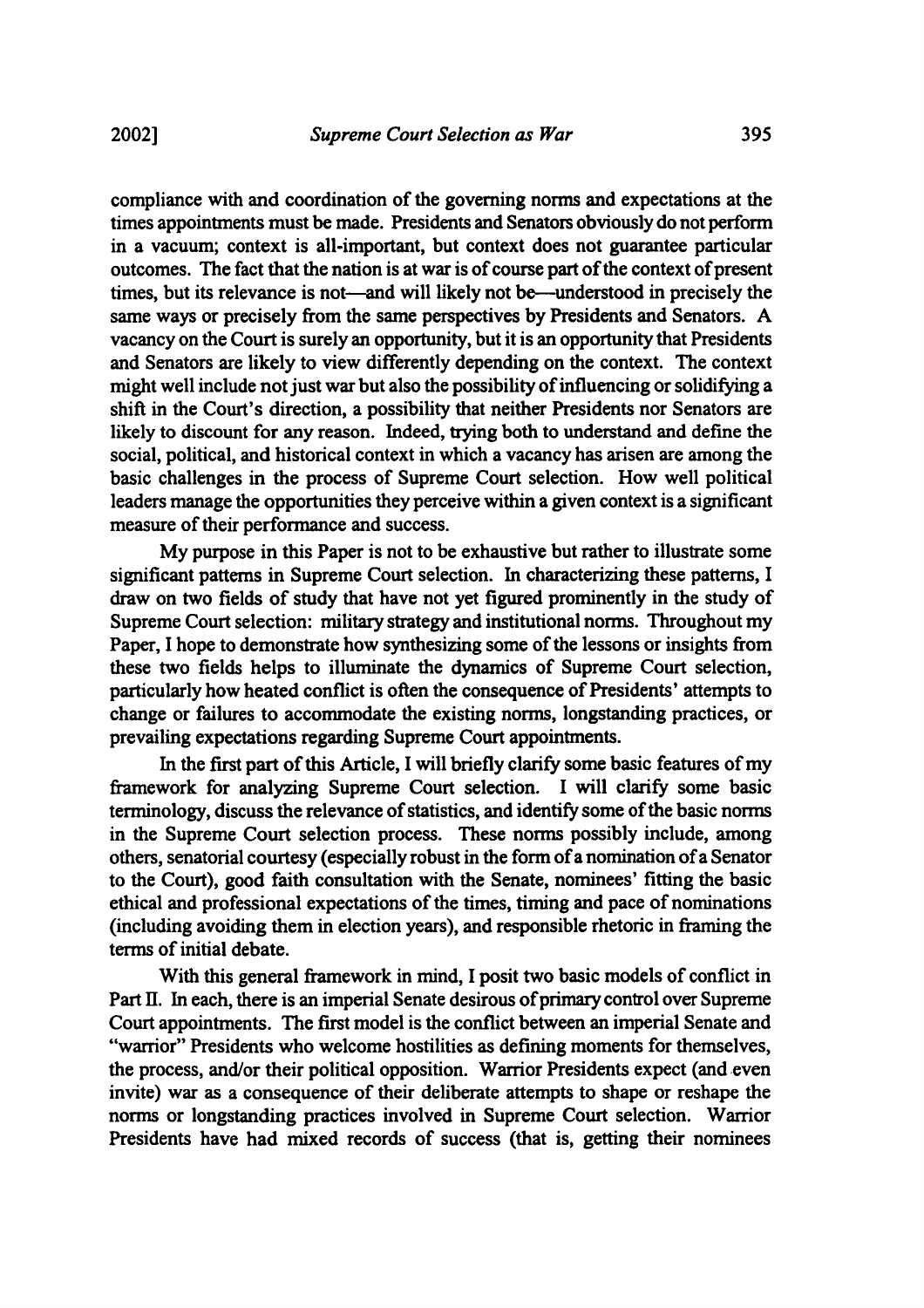confirmed under such circumstances), depending on a number of variables. Prime examples of successful "warrior" Presidents are Andrew Jackson, Woodrow Wilson with his nomination of Louis Brandeis, and Lyndon Johnson with his nomination of Thurgood Marshall. President Reagan's nominations of Rehnquist and Scalia, and President Bush's nomination of Thomas also fit this pattern. Examples of less successful "warrior" Presidents who were bent on changing the norms of Supreme Court selection but suffered temporary setbacks are James K. Polk and Grover Cleveland.

The second model is the conflict between an imperial Senate and Presidents who have failed to adequately heed or account for a relatively robust institutional norm or longstanding practice or expectation regarding Supreme Court selection. In my opinion, most failed nominations fit into this category. As one might expect, the reasons for these failures are varied, including the basic failures to meet senatorial expectations and to learn from history (or predecessors' or even a given President's own mistakes), overconfidence, and emotionalism. Examples that fit this pattern include Lyndon Johnson's nominations of Fortas and Thornberry, and Richard Nixon's nominations of Haynsworth and Carswell.

The third Part consists of models in which war over Supreme Court selection has largely been avoided. The first is capitulation or presidential abdication of authority. The two Presidents who fit this model were Ulysses Grant and Herbert Hoover. The second model consists of a spectrum of accommodating Presidents and/or Senators who have manipulated or employed institutional norms to their advantage or matched their nominations to fit prevailing expectations. Prime examples include almost all of President Lincoln's Supreme Court nominees, Franklin D. Roosevelt's choice of Hugo Black as his first Supreme Court nominee, and both of President Clinton's choices. This Part concludes with a discussion of the importance of a President's recognition of the opportunities that chance presents him, so that with the right timing, appreciation of the "framing" effect of rhetoric, and consolidation or cultivation of political support, a President without a mandate ofhis own can nevertheless peacefully work to shift or reshape either norms or expectations, as occurred with Chester Arthur's nominations of Horace Gray and Samuel Blatchford, and Theodore Roosevelt's nomination of Oliver Wendell Holmes.

In the final part, I briefly discuss two patterns that can be inferred from a survey of these four models in operation. The first involves the rhetoric employed in Supreme Court confirmation contests, which tends to track the rhetoric of war. The second involves the nominations made in times of war or those that might be considered most closely analogous. Under such circumstances, Presidents have been able to achieve relatively conflict-free confirmation proceedings for their Supreme Court nominees when *they* rather than the Senate have been willing to bend or compromise in either defining or trying to fill their criteria for selection.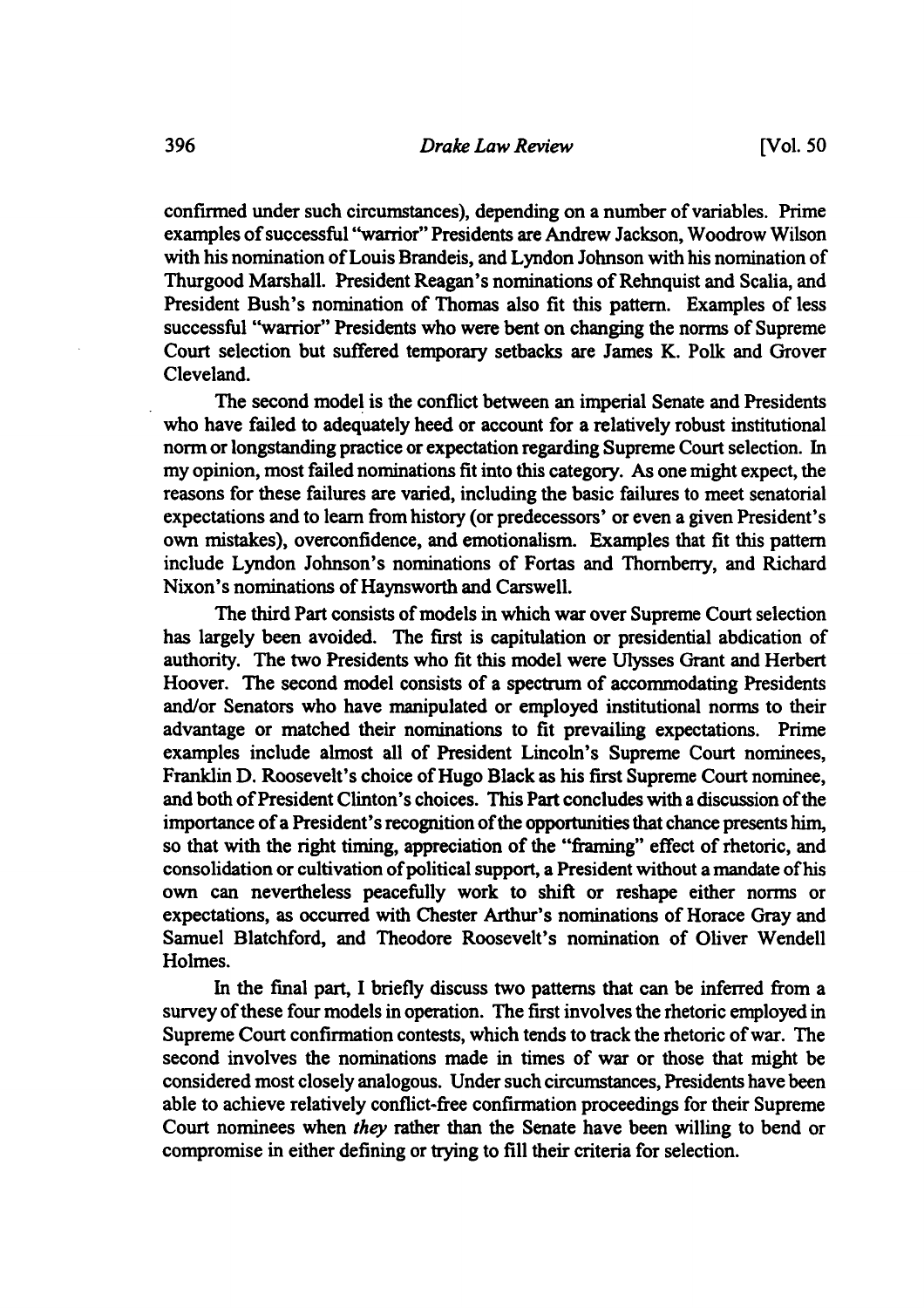#### II. THE TERMS OF ENGAGEMENT

A few introductory clarifications are in order. The first is about the relevance or significance of statistics. To date, roughly one in five Supreme Court nominations has failed.<sup>8</sup> In his excellent study of the Supreme Court selection process, David Yaloff notes that in the twentieth century eighty-nine percent of Supreme Court nominees have been confirmed, and "twelve of fourteen nominees between 1970 and 1994 have garnered Senate approval.''9 For Yalof, these statistics underscore the huge importance of the nomination phase of the Supreme Court appointment process. <sup>10</sup>

There are, however, two caveats I would add to Yaloff's analysis. First, one would be wrong to infer that success can be so narrowly defined as confirmation of a nominee. Sometimes, getting a nominee confirmed can be a Pyrric victory. For instance, the Senate confirmed Clarence Thomas in the narrowest vote yet for a successful Supreme Court nominee, but the fight was so bruising as to cost President Bush more political support than he had hoped to gain. Even though the Senate overwhelmingly confirmed President Clinton's two Supreme Court nominees, it is hard to say Clinton came out of the process cost-free, for he had acted so indecisively in choosing nominees that his political foes learned that he could be easily rolled into avoiding troublesome nominations and pushed toward making ones more agreeable to them.

Secondly, my models reflect an important dynamic in the selection process. They are premised on the unusual power and opportunity that Presidents have to set the terms of debate in a confirmation proceeding. Senators simply have more limited power to set or influence the agenda in a confirmation proceeding because they are largely confined in the process to a defensive posture. In structural terms, this means that Senators face the structural disadvantage of being in a defensive posture throughout almost the entirety of the appointments process. <sup>11</sup>

Third, the basic terms of war and norms need to be defined. With neither do I mean to rely on strict terms of art. I sometimes loosely use battle and war, though I recognize the importance differences between them. Indeed, it is useful to keep in mind that a Supreme Court contest is more like a battle than a war, for it generally reflects or is waged against a backdrop of a larger contest among national political leaders. One important mechanism in these battles consists of institutional norms, by which I mean the informal understandings or arrangements among the leadership of

<sup>8.</sup> GERHARDT, APPOINTMENTS, *supra* note 7, at 354 n.45.

<sup>9.</sup> DAVID A. Y ALOF, PURSUIT OF JUSTICES viii (1999).

 $10.$  *Id.* 

<sup>11.</sup> John 0. McGinnis, *The President, the Senate, the Constitution, and the Confirmation Process: A Reply to Professors Strauss and Sunstein,* 71 TEx. L. REv. 633,652-59 (1993).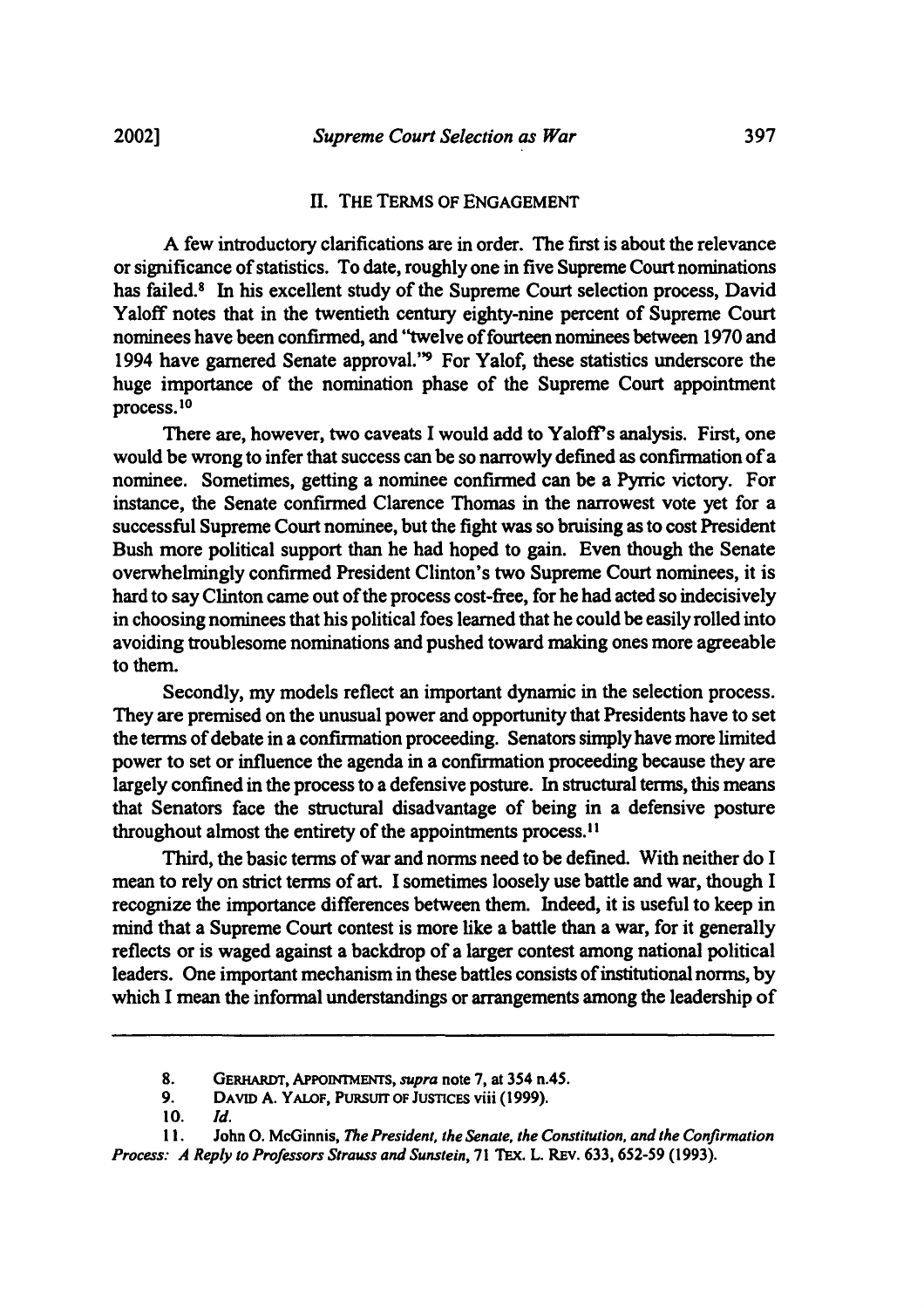national institutions developed over time and deviations from which often trigger sanctions or disapproval.<sup>12</sup>

Fourth, it is helpful to recognize the likely norms applicable in the Supreme Court appointments process. The most robust of these is senatorial courtesy, which manifests itself in at least two ways.<sup>13</sup> The first is the deference usually (but admittedly not always) given by Senators to the nomination of a colleague to the Supreme Court. The Senate confirmed all six Senators nominated to the Court in the twentieth century-Edward Douglass White as Chief Justice, and as Associate Justices George Sutherland, Hugo Black, Jimmy Byrnes, Harold Burton, and Sherman Minton.<sup>14</sup> The other robust norms, in my judgment, include good faith consultation with the Senate, matching nominees to prevailing ethical and professional expectations of the times, responsible or credible rhetoric in characterizing nominees' credentials, and timing. These norms are evident from the conflicts surveyed or reviewed in the next Part.

#### ill. MODELS OF WAR

This Part surveys the two basic models of conflict in the Supreme Court appointments process. In tum, I consider warrior Presidents who have invited conflict and other Presidents who have ignored or discounted appointments norms at their or their nominees' peril.

#### A. *The Warrior Presidents*

In the classic *The Art of War,* Sun Tzu makes two trenchant observations that one might imagine would resonate with most Presidents in making Supreme Court nominations. The first is, "To win without fighting is best."<sup>15</sup> The other is that the side that knows when to fight and when not will take the victory. "There are routes not to be followed, armies not to be attacked, citadels not to be besieged."<sup>16</sup> One has to wonder why any President would disregard either of these, but many seem to have done so. So, one obvious question with which to begin an analysis of the models of conflicts within the Supreme Court appointments is why some Presidents seem to welcome a fight? For it is clear that some Presidents-I call them the warrior

<sup>12.</sup> *See id.* at *652·59.* 

<sup>13.</sup> For a general discussion, see GERHARDT, APPOINTMENTS, *supra* note 7.

<sup>14.</sup> Even people who have served in the House seem to have bad their nominations receive substantial deference from the Senate. In the twentieth century, the former House members successfully nominated to the Court include William Moody as Associate Justice and Fred Vinson as Chief Justice.

<sup>15.</sup> SUN Tzu, THE ART OF WAR vii (Thomas Cleary trans., 1988).

 $0.16.$  *Id.* at 125.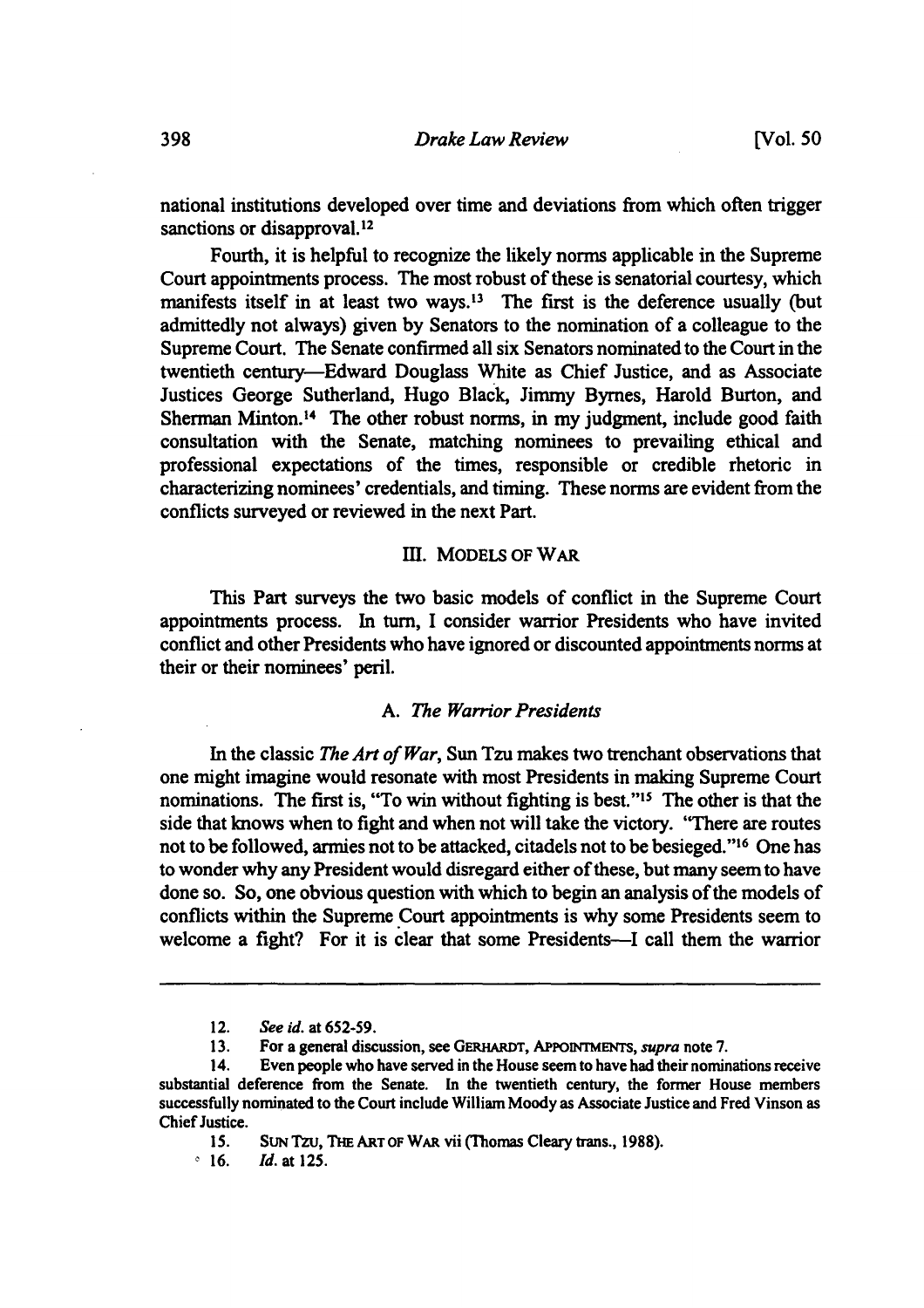Presidents-make certain nominations with the expectations of heated opposition, but do so because they conceive such contests as opportunities to defme themselves or their political opposition or to consolidate political support. So much the better if the Presidents can also prevail in the end. In other words, sometimes Presidents are eager to do battle.

The warrior Presidents in American history tend to have one important thing in common-they deliberately enter into or invite heated conflicts over nominees for the sake of shaping or reshaping the basic norms or expectations in the process. Some successful Presidents who have done just that are Andrew Jackson, Woodrow Wilson, and Lyndon Johnson. Jackson purposefully set out to secure more presidential discretion or control over Supreme Court nominations.<sup>17</sup> Like every other nineteenth century President, Jackson confronted an imperial Senate bent on maintaining its dominance or primacy in the appointments of Supreme Court Justices, 18 but, unlike most other nineteenth century Presidents, Jackson sought to reshape this basic balance of power. Consequently, he consulted little with Senate leaders (including several who wanted to embarrass him) and made nominations that he knew would trigger dramatic-and, he thought, sharply defining-conflicts. The best known of these nominations was Roger Taney as an Associate Justice (following his rejection as Treasury Secretary) and later as Chief Justice. President Jackson used the rejections ofhis nominees to tarnish his opposition on the campaign trail, and by the time he nominated Taney as Chief Justice he had managed to help a slim majority of his party to take control of the Senate. Thus, it was with great delight he could watch, on his last morning as President, his Vice President Martin Van Buren-who only a few years before had his nomination as Ambassador to Great Britain rejected by the Senate-succeed him as President and be sworn into the presidency by none other than Taney.

The next two examples are President Woodrow Wilson's nomination of Louis Brandeis and Lyndon Johnson's nomination of Thurgood Marshall. Separated by almost five decades, the two nominations were alike in that in each the President sought to break a glass ceiling in making the appointment. In other words, both nominations were made for the sake of a larger principle for which the President signaled unambiguously his willingness to fight. Wilson sought to nominate the first Jew to serve on the Court,<sup>19</sup> while Johnson's objective was to nominate the first

<sup>17.</sup> GERHARDT, APPOINTMENTS, *supra* note 7, at 52.

<sup>18.</sup> See generally STEPHEN L. CARTER, THE CONFIRMATION MESS: CLEANING UP THE FEDERAL APPOINTMENT PROCESS (1994).

<sup>19.</sup> I hasten to add that Judah Benjamin was the first Jew considered seriously for appointment to the Court. After failing to get other nominees confirmed to the Court, President Millard Fillmore made known his interest in nominating Benjamin to the Court. Senate leaders made known their willingness to confirm Benjamin who had recently been elected to the Senate. Benjamin asked Fillmore not to nominate him to the Court because he preferred at the time to serve in the Senate.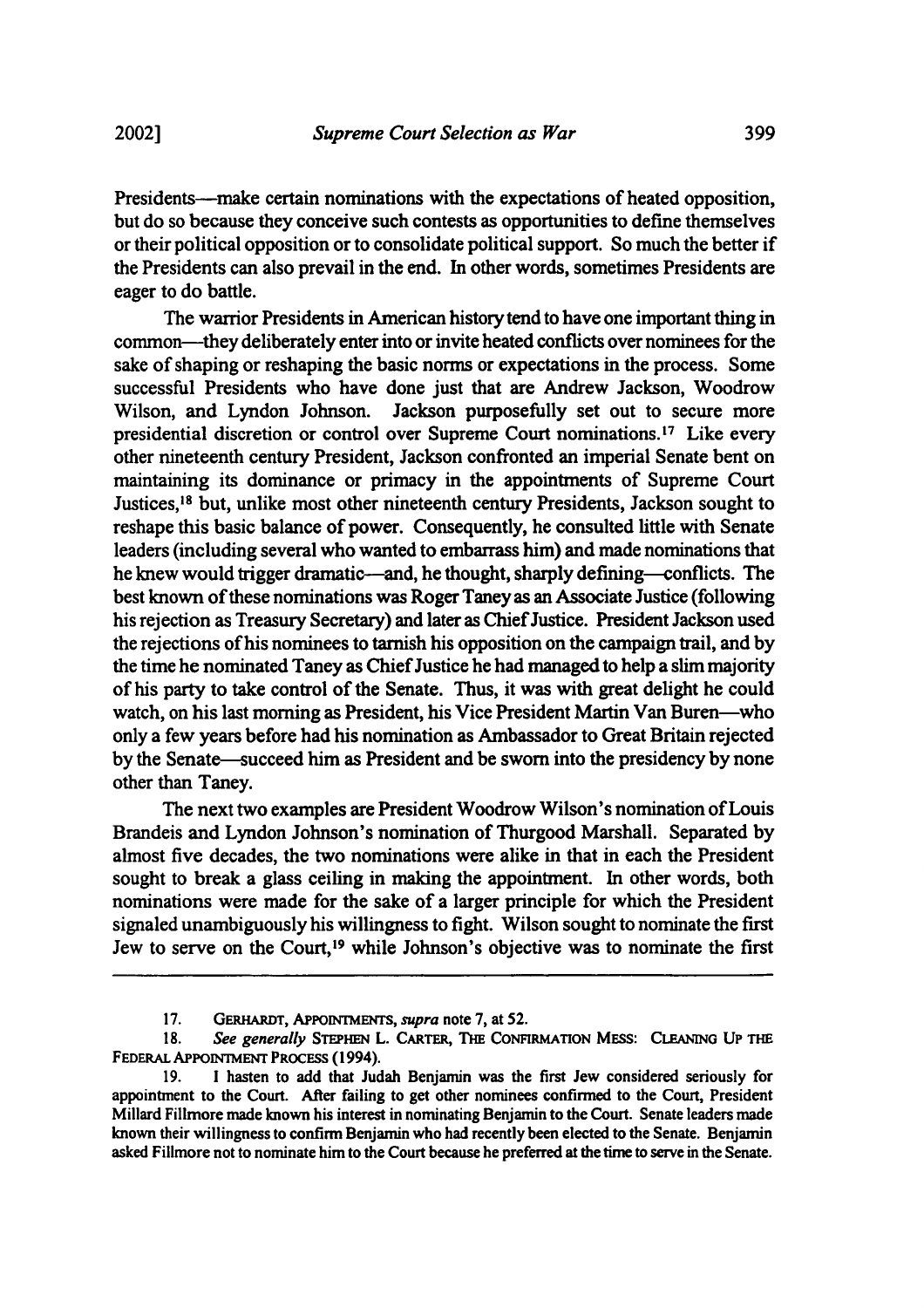African-American to the Court. As Johnson famously put it upon making the nomination, "I believe it is the right thing to do, the right time to do it, the right man and the right place."20 It was the right time in part because the President's party controlled the Senate, and so the challenge for Johnson, as it was for Wilson, was to keep his party firmly in line behind the nomination. Northern Democrats, liberals, and moderates rallied in defense of the nomination, so, in spite of the nastiness and bigotry of some Southern Democrats the Senate conftrmed his nomination, 69-11.

The final example of a warrior President is Ronald Reagan in 1986. Near the height of his popularity, Reagan was willing, as Roosevelt and Wilson before him, to expend his popularity for the sake of marking a shift in the Court's direction. His dual nomination of Rehnquist and Scalia was a bold move—indeed, it constitutes the first and only time in history that a President has successfully nominated at the same time someone as Chief Justice and another as an Associate Justice. It was particularly bold, because the last time it had been tried it had failed miserably when the Senate forced Lyndon Johnson's friend, Abe Fortas, to withdraw his nomination as Chief Justice in 1968.21 Nevertheless, Reagan and his staff calculated correctly that the Rehnquist nomination would not only get through the Senate but run interference for the Scalia nomination. They figured that Democratic Senators who were likely to be disposed against both of the nominees would not have the political capital to oppose both, so they would have to choose one to contest. They chose Rehnquist, who received the most negative votes ever cast against a nominee for the chief justiceship; but, having failed to defeat his nomination, Democratic Senators had nothing left to contest the nomination of the first Italian-American ever to the Court.22

There have been, however, examples of warrior Presidents who have fared not so well. Any great military strategist will tell you, war is risky, and thus an assault on an institutional norm carries no guarantees of success. For example, two other Presidents--James K. Polk and Grover Cleveland--deliberately invited hostilities in the hopes of diminishing or thwarting the norm of Senatorial courtesy in the nineteenth century. The practice in place at the time was that Senators expected Presidents to consult with them before nominating people from their states to the Court. Polk, perhaps emboldened by the example of his mentor Jackson a few years before, deliberately challenged the norm. In 1846, he nominated George Woodward to a vacancy on the Court that the Senate had blocked his predecessor John Tyler

22. *!d.* at 155.

EuN. EVANS, JUDAH P. BENJAMIN: THE JEWISH CONFEDERATE 83-84 (1988). It is of course telling that Fillmore would have been able to overcome the political opposition to his making a Supreme Court appointment as well as any of the prejudice of the times against Jews through senatorial courtesy.

<sup>20.</sup> Y ALOF, *supra* note 9, at 90.

<sup>21.</sup> *See id.* at 94.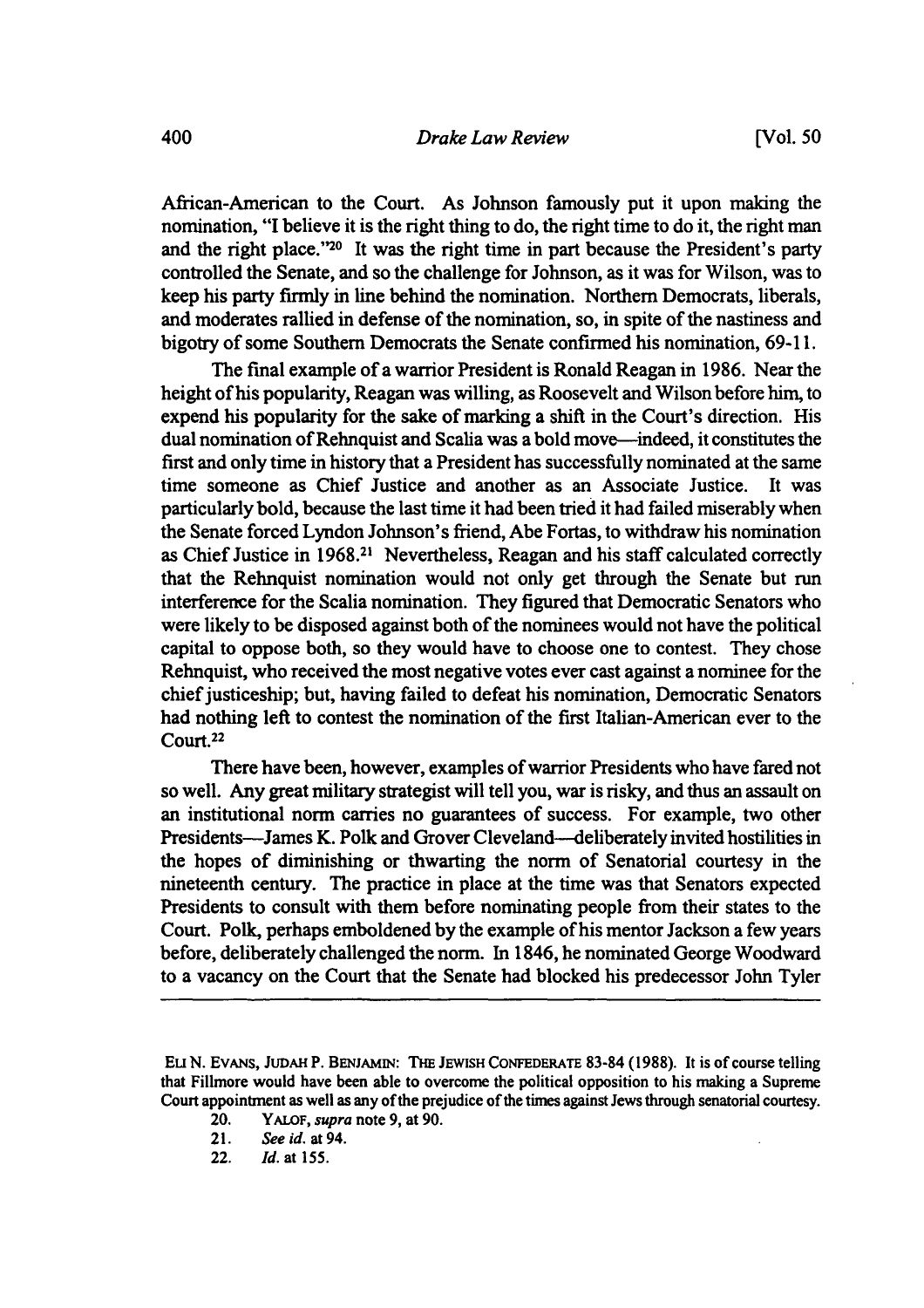from filling in 1844. Though Woodward was from Pennsylvania, Pennsylvania Senator Simon Cameron was decidedly against the nomination not only because Polk had refused to get his consent to the nomination before making it but also because Polk had not consulted James Buchanan, another powerful Pennsylvanian who was serving as Polk's Secretary of State, to sign off on it beforehand. With Buchanan and Cameron incensed about being cut out of the nomination process, the nomination lacked critical support in the Senate. Cameron took the lead in opposing it in the Senate, and he prevailed in part because other Senators figured their defense of the prerogative would work to their institutional advantage.23

Almost five decades later, Grover Cleveland in 1893 found himself fighting a similar battle. In his second term, Cleveland got his third chance to make a Supreme Court appointment. Because the retiring Justice was from New York, the expectation was that President Cleveland would fill a seat with a New Yorker agreeable to the senior Senator from his party. Cleveland turned twice to New Yorkers, each of whom were widely considered to be eminently qualified but each had not been cleared with New York's senior Senator David Hill who, like Cameron before, gathered his colleagues to defend the prerogative of senatorial courtesy. Cleveland had been willing to cater to the prevailing practice of filling a vacancy with someone from the retiring Justice's state, but he was not disposed to cater to Hill, who led an anti-Cleveland faction of New York Democrats. Rather than nominate yet another New Yorker after the Senate had rejected two of his nominees at Hill's bidding, President Cleveland turned to a different norm to defeat Hill's claim; he nominated Louisiana Senator Edward Douglass White, whom the Senate quickly unanimously confirmed.

Interestingly, when Justice Howell Jackson, a Southerner, died unexpectedly in 1895, President Cleveland did not tum to a Southerner. Instead, he turned to a New Yorker. This time, he asked for Senator Hill's approval, which Hill gave.<sup>24</sup> In so doing, Cleveland was able to diminish the strength of the longstanding expectations that a President would replace a retiring Justice with a nominee from the same state. In other words, Cleveland had found a way to employ existing norms to divide and conquer expected opposition.

#### B. *Mistakes in War*

Much more often than not, the Presidents who have failed have done so because they have failed to follow or heed institutional norms or longstanding

<sup>23. .</sup> HENRY J. ABRAHAM, JUSTICES, PRESIDENTS AND SENATORS: A HisTORY OF THE U.S. SUPREME CoURT APPOINTMENTS FROM WASHINGTON TO CUNTON 109 (Oxford Univ. Press, 3d ed. 1992).

<sup>24.</sup> */d.* at 146.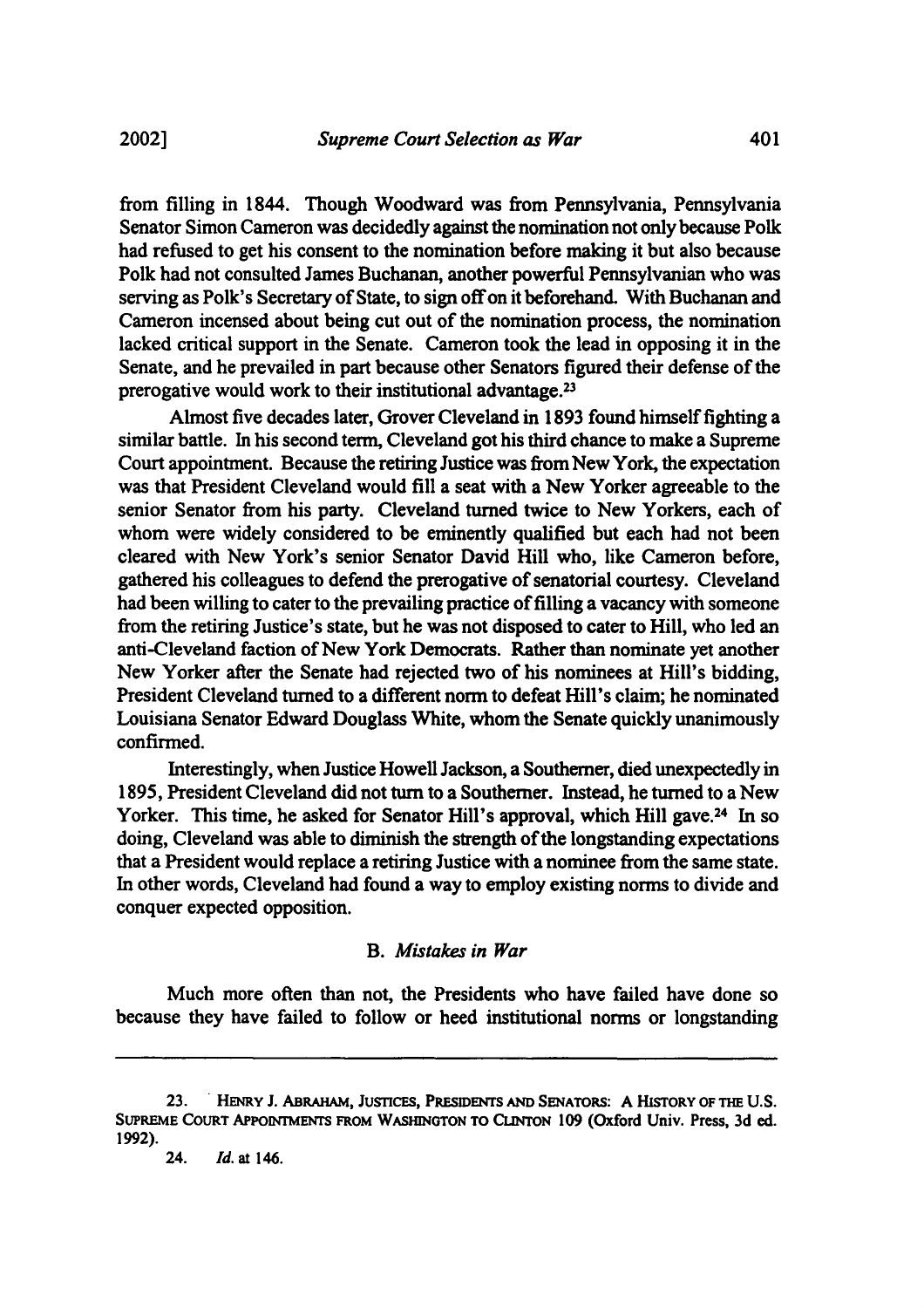expectations or practices. I mention only two of the more dramatic such failures. The first is the dual nominations to which I just referred--Johnson's nominations of Fortas as Chief Justice and Homer Thornberry to replace Fortas.25 There was a lot that went wrong with these nominations. The most serious problems were Johnson's failures to adhere to basic norms. The first was that he had failed to consult with Senate leaders over his rather unorthodox nominations. Indeed, Johnson's dual nominations constituted the first time that a President was nominating a Chief Justice along with another nominee to the Court. Many Senators were not amused that Johnson was being so brash.

The second norm Johnson breached sealed his undoing because he made the nominations in an election year in which he was a lame duck. Had Johnson consulted history, he would have discovered that this was a period at which Presidents have tended to wield their lowest influence whatsoever in nominating Justices.<sup>26</sup>

Surprisingly, Richard Nixon did not learn from Johnson's mistakes or history as Clausewitz suggests a good general should do.<sup>27</sup> Indeed, President Nixon failed to heed the warning of the events that brought about the vacancy he was trying to fill with the nomination of Clement Haynsworth. Fortas' nomination as Chief Justice failed in part because of his poor ethical judgment, and he left the Court under a cloud because of other ethical breaches brought to light after his failed nomination as Chief Justice. Nixon failed to foresee that Democratic Senators might have learned from Fortas' failure. In particular, Democratic Senators might have learned that a nominee's ethical breaches can torpedo his nomination-this was not a new lesson in the appointments process, but it had not been the focus of Supreme Court selection. PresidentNixon was perhaps led into a false sense of security by the fact that the Judicial Conference had not found Haynsworth had sat on some cases in spite of possible conflicts of interest; he could not have expected Democrats, on the heels of Fortas' debacle, to have been so generous. Bent on payback for the failure of the Fortas nomination, Democratic Senators regarded Haynsworth 's ethical problems as bad as Fortas' and, at the same time, wanted to signal a new era in Supreme Court selection in which nominees could generally be expected to meet a higher ethical standard.

Interestingly, Presidents Johnson and Nixon both committed another fundamental mistake in nominating Justices. Clausewitz warns that commanders

<sup>25.</sup> For an excellent, recent analysis of the fates of these nominations, see Y ALOFF, *supra*  note 9, at 91-94.

<sup>26.</sup> GERHARDT, APPoiNfMENTS, *supra* note 7, at 123.

<sup>27.</sup> CARL VoN CLAUSEWITZ, ON WAR 170-74 (Michael Howard & Peter Paret eds., Princeton Univ. Press 1984) (1832).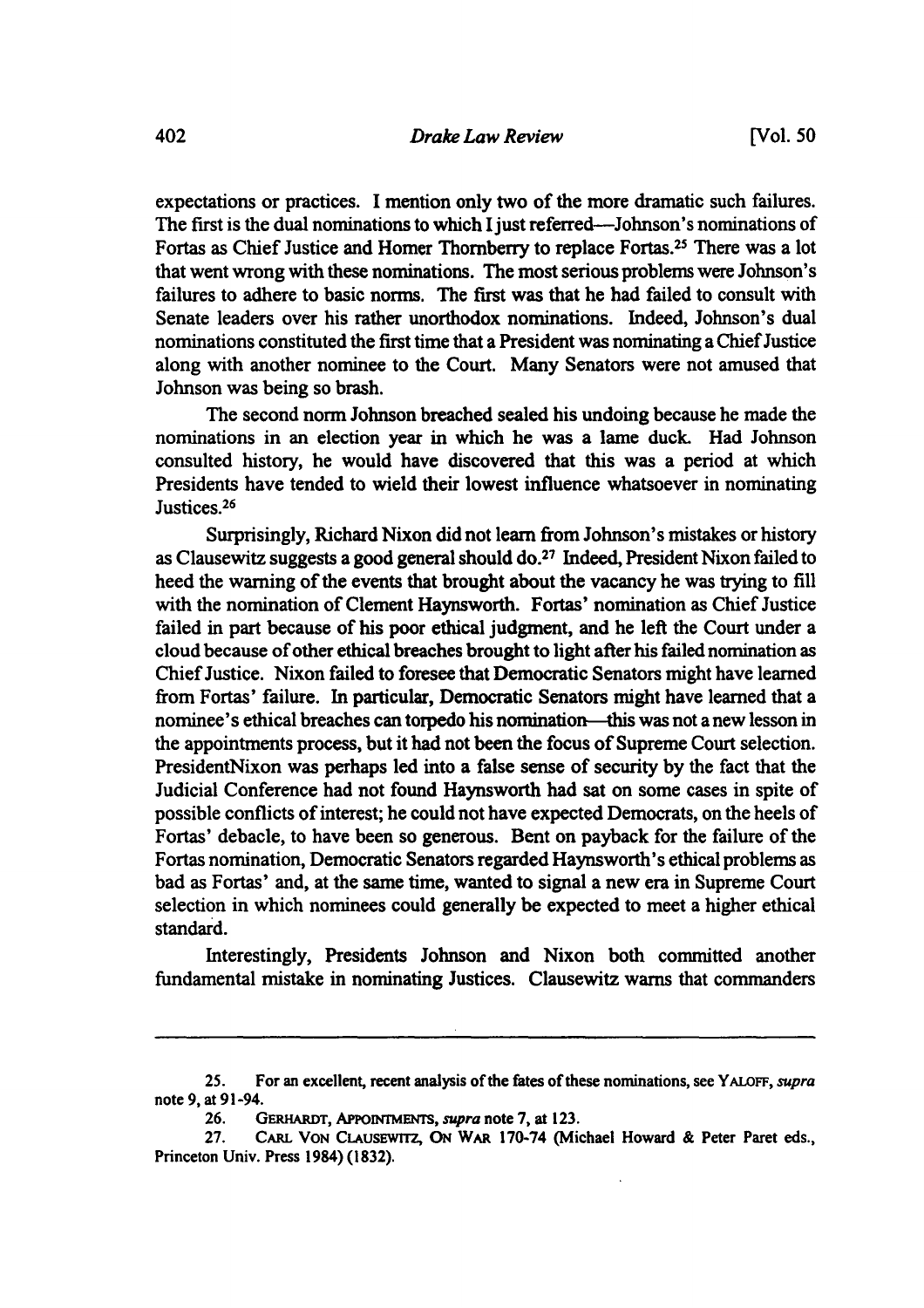should refrain from making decisions based on emotions or the heat of the moment,<sup>28</sup> but Johnson and Nixon each allowed their emotions to get the better of them in making certain nominations. This was the case, of course, with the dual nominations of Fortas as Chief Justice and Thornberry to replace Fortas. The nominations not only signaled a degree of overconfidence on the part of Johnson that turned off some Senators, but Johnson did not bother to consult with Senators about his prospective choices. His loyalty to his friends got the better of him.

It was anger, not loyalty, that undid President Nixon's nomination of Harold Carswell. Angered by the Senate's rejection of Haynsworth, Nixon responded quickly with the nomination of Carswell in the hopes of catching some Senators off balance and in effect daring the Senate to alienate an important constituency.<sup>29</sup> Interestingly, President Reagan reacted to some extent in the same way in the immediate aftermath of Bork's rejection by waiting only a few days indicate his intention to nominate Douglas Ginsburg.30 PresidentReagan hoped no doubt to secure a similar nominee ideologically but no more attractive (and in some ways more problematic) than the nominee just rejected. In the cases of Carswell and Ginsburg, the Senate moved relatively quickly against the nominees in part because of the offense felt by the majority at being dissed by the President.

It is even possible that a President fails to learn from history (or the past patterns of success) in the process he employs for choosing a nominee. Indeed, Clausewitz also suggests a general in times of war needs to make his chain of command as short as possible. In any event, in both times that Bill Clinton had to choose a Supreme Court nominee he failed both to learn from the prior practices of administrations in consolidating authority over nominations as well as the basic tactic of keeping his chain as short as possible. Instead, in choosing his nominee he shifted his criteria more than once and shifted authority and sought advice from different quarters when he was frustrated with the advice he was getting.<sup>31</sup> The end results were painfully protracted processes for picking nominees coupled with the further painful practice of sometimes floating names publicly to get reactions and then dropping the names when public opposition began to coalesce. The lack of a clear hierarchy for making the decision invited turf wars over the people who would be responsible for advising the President.

One cannot conclude with a commentary on war over Supreme Court nominees without recognizing the special problems faced by an unelected President. With a few notable exceptions discussed in the next Part, vice presidents who have ascended to the presidency because of a President's death have encountered serious hostilities

<sup>28.</sup> *Id.* at 106-07.

<sup>29.</sup> *See* YALOFF, *supra* note 9, at 108-12.

SHELDON GOLDMAN, PICKING FEDERAL JUDGES 317 (1997).

<sup>31.</sup> *See* Y ALOFF, *supra* note 9, at 196-205.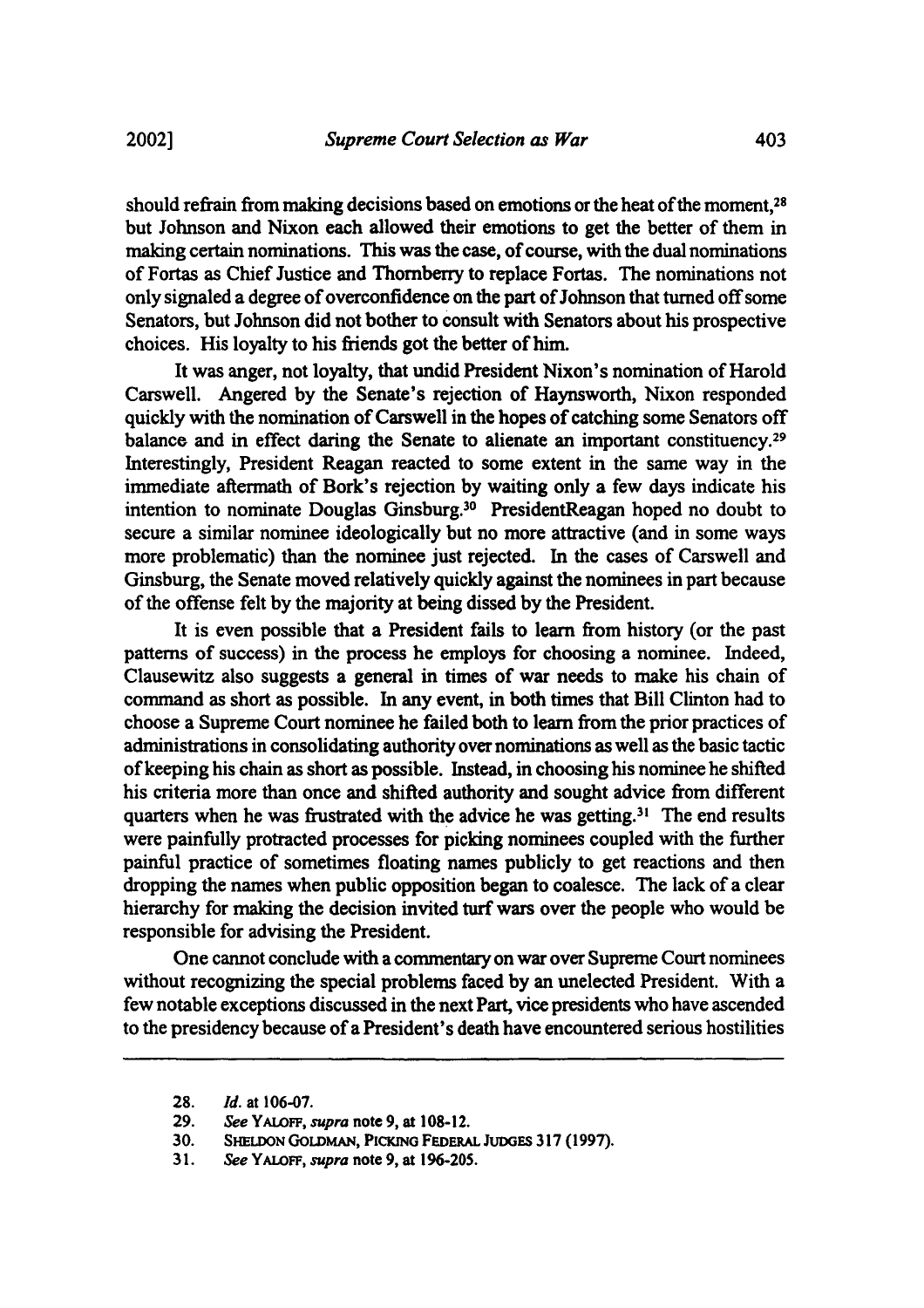when they have tried to assert a mandate different from the ones advanced by their predecessors. Without a mandate of their own, these unelected Presidents have run the risk ofhaving no political base of support for their actions as President, including but not limited to nominating Justices. This was surely the case with both Tyler<sup>32</sup> and Fillmore,<sup>33</sup> each of whom had not shared his President's political outlook and each of whom was viewed as a pariah by some important constituencies within the President's party. These circumstances would have perhaps counseled the Presidents to use nominations as an olive branch to their potential political foes, but neither did so; both made nominations for which they simply had no mandates. Moreover, without political futures in their futures, Senate leaders saw little downside to scuttling their nominees until a more agreeable President came along, with the Senate's rejecting five of Tyler's six nominations<sup>34</sup> and three of Fillmore's four nominations to fill vacancies arising during their respective presidencies.<sup>35</sup>

#### IV. ACHIEVING PEACEFUL COEXISTENCE

In this Part, I consider two models in which serious combat over a Supreme Court nominee was averted. The first is presidential abdication of authority or simply giving the Senate carte blanche. The second is Presidents' deft manipulation of institutional norms to achieve both their short- and long-term objectives. After surveying both models, I suggest some lessons and implications to derive from a survey of both of them in operation.

#### A. *Presidential Abdication of Authority*

In American history, only two Presidents effectively allowed Senate leaders to choose Supreme Court nominees. In each case, the President lacked the political clout or support at the time a vacancy arose to assert his will over the process. The choice to fight or lay down, when it came, was easily made, because the President simply foresaw nothing but disaster if he did not abdicate his authority in filling the vacancy.

The first instance of abdication involved Ulysses Grant. Vacancies arose on the Court in both 1869 and 1870 for President Grant to fill. In 1869, he nominated his very able Attorney General Ebenezer Hoar to one. Hoar faced considerable and ultimately fatal opposition in the Senate, because he had relentlessly alienated Senate

<sup>32.</sup> For a discussion of Tyler's difficulties in the appointments process, see JOSEPH HARRIS, THE ADVICE AND CoNSENT OF THE SENATE: A STUDY OF THE CoNFIRMATION OF APPOINTMENTS BY THE UNITED STATES SENATE (1953).

<sup>33.</sup> For a discussion of Fillmore's difficulties in the appointments process, see *id.* 

<sup>34.</sup> ABRAHAM, *supra* note 23, at 40.

<sup>3</sup>S. Jd. at 110-12.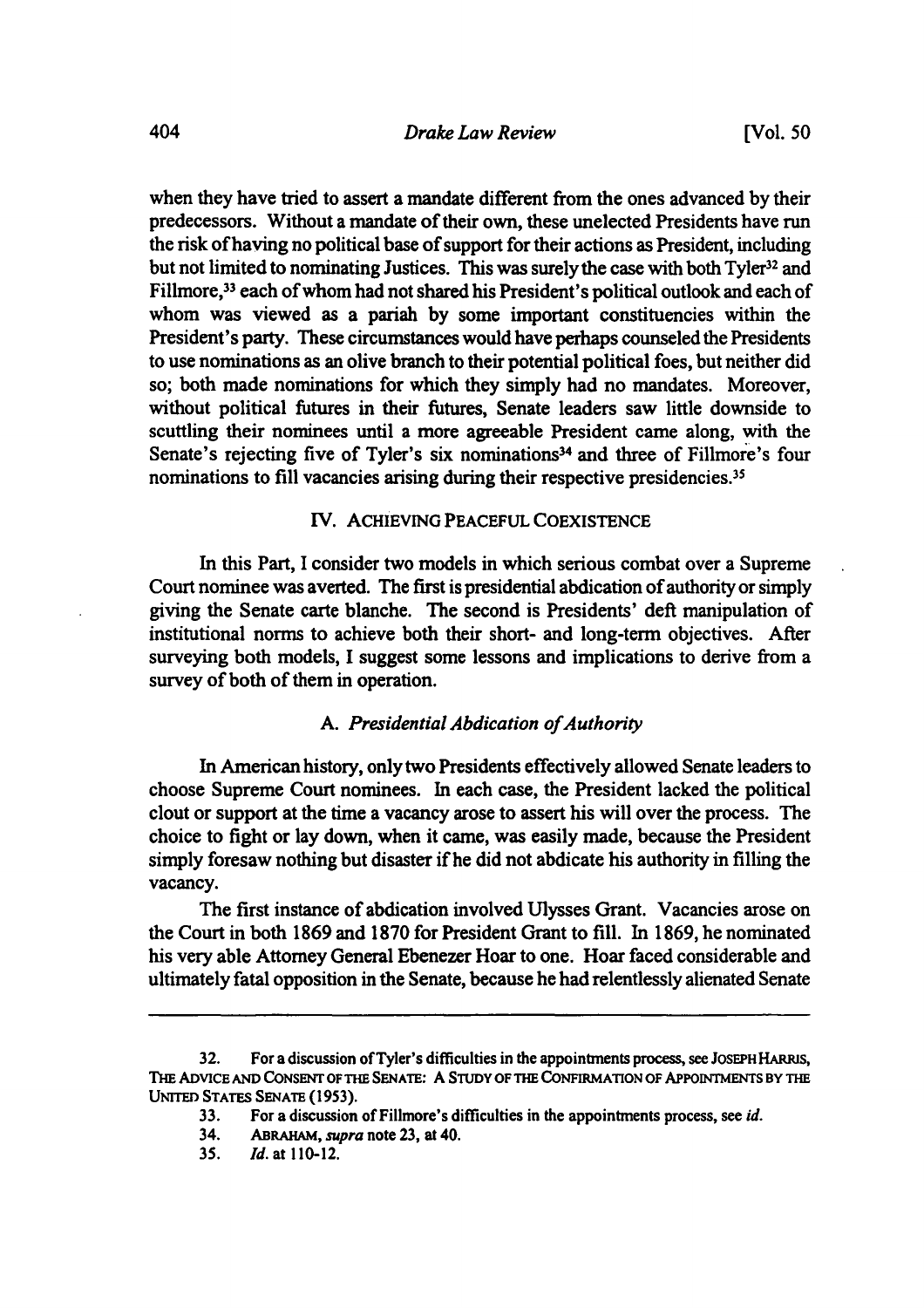leaders by urging lower court appointments based on merit rather than patronage. Grant's eagerness to appoint Hoar, coupled with his deteriorating political strength, gave him virtually no leverage in making the nomination. 36 In the aftermath of the Senate's rejection of Hoar and Grant's request that the Senate reconsider Hoar's nomination, the President acceded to a petition signed by a large majority of the House and Senate urging him to nominate Lincoln's War Secretary Edwin Stanton for a second vacancy that had arisen in the meantime. Grant figured ifhe nominated Stanton, more a political foe than friend, to the one vacancy the Senate might agree to his preferred nominee Hoar for the other. He was wrong. The Senate quickly confirmed Stanton, but before it took any action to reconsider Hoar's nomination (which it had already rejected once earlier in the year) Stanton died of a heart attack. With Stanton dead, the deal, if it ever was on, was also dead, and the Senate refused to re-consider Hoar.37

The second instance of abdication occurred in 1932.<sup>38</sup> By the time the vacancy arose, Hoover had largely squandered the support of the leadership of his own party, in part because he had sought to refuse to give them their customary control over lower court appointments. When Holmes announced his impending retirement from the Court, Hoover came up with a list of ten candidates, but the list proved futile. When Senate leaders learned of the list, they indicated that the only name they would consider was that of Benjamin Cardozo. With so many other domestic and international crises to handle, Hoover did not dally; he cut the deal, made the nomination, and moved on.

#### **B.** *The Pacifist or Noncombatant Presidents*

In contrast to the so-called warrior Presidents, the pacifist Presidents have employed institutional norms or longstanding expectations or practices to secure their desired objectives in the Supreme Court selection process. The first example is none other than Abraham Lincoln. Lincoln understood that on domestic matters the Congress generally considered itself supreme. In his early days in politics Lincoln was a Whig, a party dedicated to congressional supremacy on legislative policy. Lincoln was, in other words, no Jacksonian when it came to the domestic powers of the presidency. So, Lincoln commonly deferred to the Congress on domestic matters, including patronage appointments to all kinds of office. His deference was not, however, automatic or extreme; it was usually based on each side getting something

<sup>36.</sup> *See generally* HARRIS, *supra* note 32.

<sup>3 7.</sup> *See* ABRAHAM, *supra* note 23, at 127-28. Grant eventually found two other acceptable nominees, William Strong from Pennsylvania (who was enthusiastically supported by party leaders there) and Joseph Bradley, a Republican with good business connections and thus agreeable to Republican leaders for the new seat to which he had been nominated. Id.

<sup>38.</sup> *See generally* HARRIS, *supra* note 32.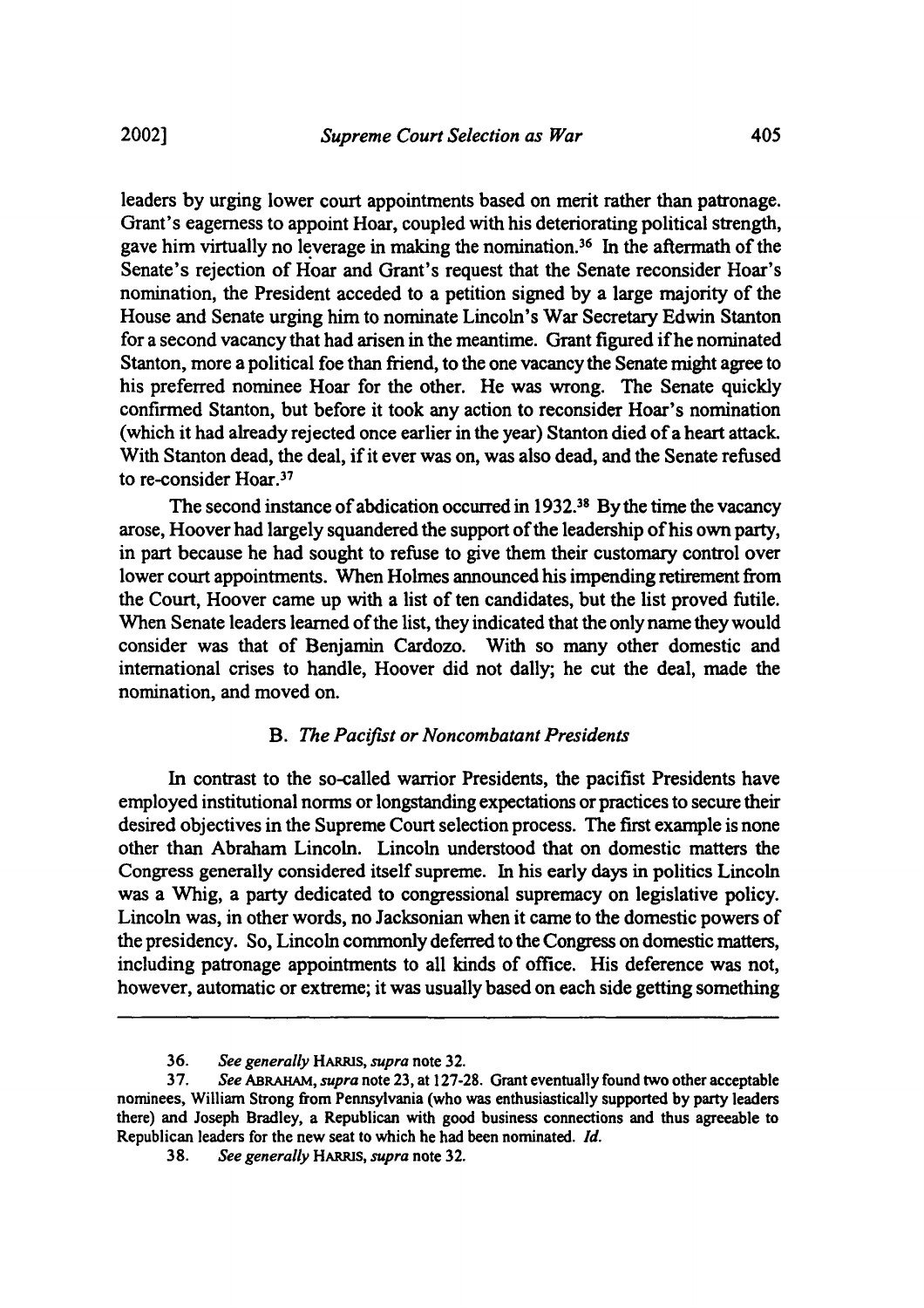out of the appointment. Lincoln's Supreme Court appointments would prove to be different only in degree not in kind from the other appointments he made as President. Consequently, he generally deferred to congressional leaders on the candidates for filling vacancies with the primary condition ihat they met criteria set forth for their selection by the President. In all six appointments he made to the Court, Lincoln faced no serious conflict with Senators but instead was able to fmd nominees agreeable to Republican leaders each time.

Franklin D. Roosevelt is a second example of a President adept at employing institutional norms to get his way. When he fmally got an opportunity to fill a vacancy on the Court, it did not happen until the beginning of his second term. When the vacancy finally arose in 1937, it proved to be a pivotal one, for the retiring Justice was one of the most ardent opponents to constitutional foundations of the New Deal-Willis Van DeVanter. There was no question there would be a fight, because the appointment, if confirmed, would produce for the first time in the Court's history a critical mass of Justices who opposed economic due process and supported greater judicial deference to congressional exercises of its Commerce Clause power. Roosevelt was not interested in a compromise. His nomination proved to be surprising not because he turned to a Senator or an ardent supporter of the New Deal, but rather he turned to someone who, as a Senator, had not been known as a great constitutional thinker (like Sutherland) but as an ardent partisan. The views of his nominee, Hugo Black, were well known to his colleagues in the Senate, but the powerful norm of Senatorial deference to the nomination of a colleague to the Court worked in Black's favor and led many Senators who might have opposed him otherwise to accept his nomination begrudgingly.

Though Bill Clinton's search for a Supreme Court nominee hardly followed the paths set by Lincoln and Roosevelt, he was able in the end to find nominees whom the Senate quickly and congenially accepted. He achieved these outcomes in part because he both consulted seriously with Senate leaders from both parties in the hopes of reaching accommodations with them and accepted the developing norm in the Senate to fill vacancies on the Court with sitting judges.<sup>39</sup> In making these accommodations, President Clinton did not, however, abdicate presidential authority. Throughout his process he had sufficiently open, pliable criteria that could be met by any number of able people. By having a relatively open vetting process in choosing nominees, he made it possible for Senate leaders and others to shoot down problematic nominations before they could be made. In the end, President Clinton claimed victory in part by accepting the terms on which the Senate (and others) were laying down as indispensable to the nominations being made. He could claim the victory because the terms were consistent with the basic criteria he had set forth at the outset of his search.

39. *See generally* GERHARDT, APPoiNTMENTS, *supra* note 7, at 301-14.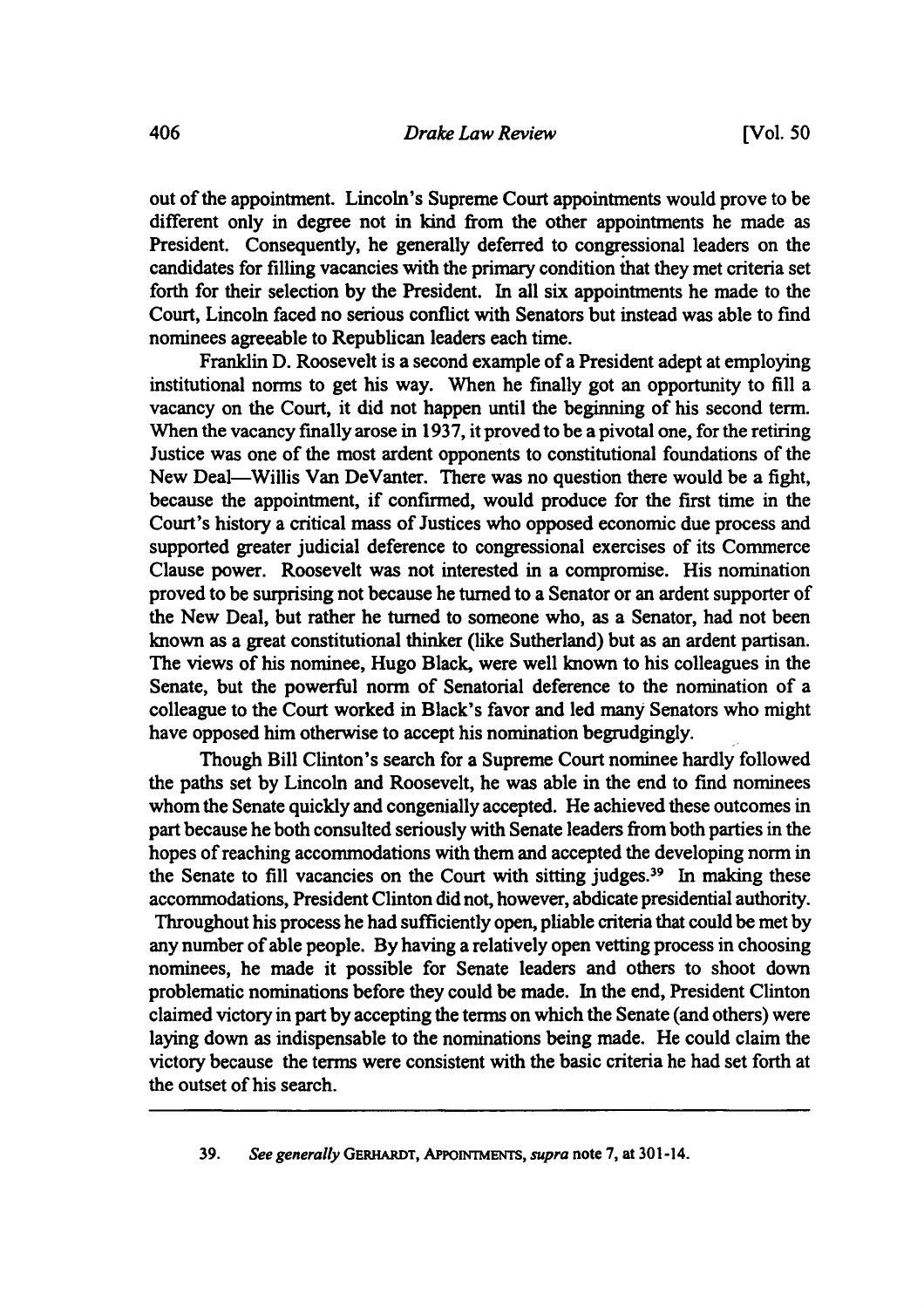Even Presidents who have lacked the electoral successes ofLincoln, Roosevelt, and Lincoln have succeeded in maneuvering the Supreme Court selection process with little or no warfare. Two interesting examples are Chester Arthur's two Supreme Court appointments and Theodore Roosevelt before he was elected to the presidency in his own right.

Few if any Presidents have entered office with lower expectations than Chester Arthur, though few have wielded or maneuvered around the norms of Supreme Court appointments more ably than he did.40 Several factors help to explain Arthur's success. First, he benefited enormously from lowered expectations. The only office of note held by Arthur prior to being selected as Garfield's running mate was the Collector of the Port Authority of New York. Both this position and his selection as Garfield's running mate were arranged by his mentor Senator Roscoe Conkling. So, when Arthur ascended to the presidency, most feared he would simply do Conkling's bidding. To the extent he made nominations that exceeded people's expectations, it was a pleasant and welcome surprise. Second, Arthur's attempt to fill one of the vacancies in 1882 with his old boss Conkling tracked rather than breached the norms of Supreme Court appointments, for, as a powerful Senator, Conkling was the beneficiary of the robust norm of senatorial courtesy. Though not widely elated, Senators overwhelmingly confirmed Conkling to the vacancy. When Conkling decided immediately after his confirmation not to serve on the Court, the vacancy passed again to Arthur, but this time Senators could heave another collective sigh of relief because they knew Conkling would no longer be a candidate. Third, Arthur appreciated and took advantage of the timing. Garfield's assassination by a frustrated office-seeker dramatized the need, long discounted by both parties, for a professional civil service. Arthur recognized that the time had come for such legislation, and became the first President to sign the Civil Service Act into law. Arthur took the additional step of raising the standards for appointments all around, including the Supreme Court.41 His two nominations, besides Conkling, were of first-rate, widely respected state court jurists. These appointments helped the Republican Party claim the political advantage in taking the lead on merit-based appointments, whose time had then come. Last but not least, Arthur's two Supreme Court appointees were ideologically and regionally agreeable to Senate leaders. This acceptability, coupled with the outstanding records of the nominees, ensured their smooth confirmation.

<sup>40.</sup> ABRAHAM, *supra* note 23, at 137-39. One reason Arthur might have acted contrary to expectations is the desire to deflect or combat rumors that he was somehow involved in Garfield's assassination. Even if this were a factor, it is an additional indication of Arthur's sensitivity to external pressure in making his Supreme Court nominations.

<sup>41.</sup> GERHARDT, APPOINTMENTS, *supra* note 7, at 277, 379 n.40.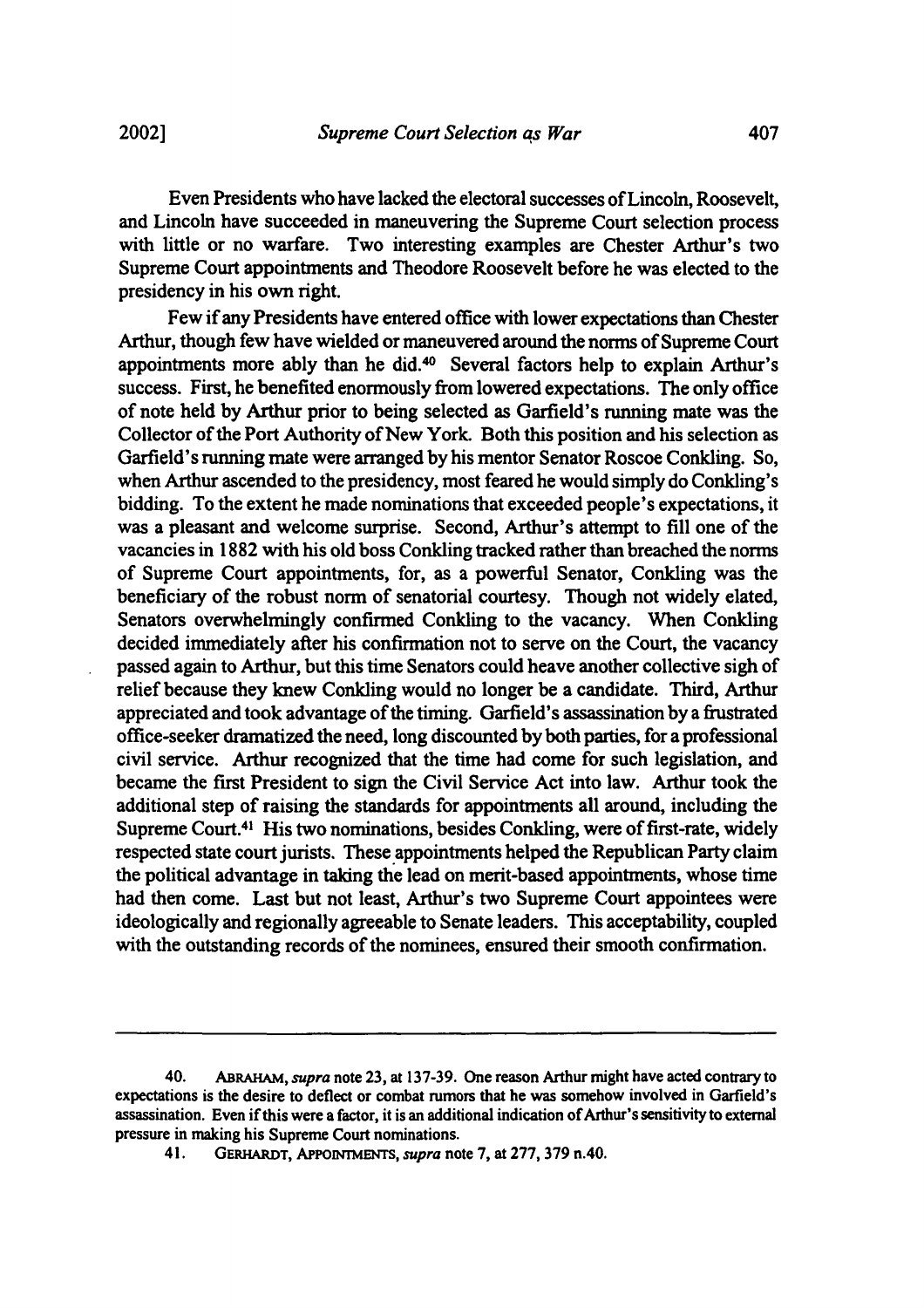The next vice president to ascend to the presidency as a result of a presidential assassination was Teddy Roosevelt in 1901.42 Like Arthur, he would have the opportunity to fill a vacancy on the Court shortly after taking office. At that time, Roosevelt was distrusted by many of the leaders of his own party, some of whom thought he was crazy, while many Democrats had little or no idea what to expect from him. Many Senators feared Roosevelt not just because of his brazenness but also his obsession with reform; they worried about the extent to which he would challenge prevailing norms, including those applying to appointments.

Though unelected and without a mandate of his own, Theodore Roosevelt succeeded masterly in making his first Supreme Court appointment his own. There are several reasons for this success. First, he set his model for a Supreme Court appointment extraordinarily high. As he pondered his choice, he explained to his patron Senator Henry Cabot Lodge that he wanted to appoint someone on the order of John Marshall.43 President Roosevelt considered Marshall's greatness to have been his steadfast commitment to the broad constitutional principles of his political party, which Roosevelt thought history had proven as correct. Convinced that history would prove his own party's principles as the right ones for the country, Roosevelt wanted someone who both shared his party's principles and could stick to them as fiercely as Marshall did. As a practical matter, this meant he would look for someone who shared similar views as the retiring Justice, none other than Horace Gray of Massachusetts. In looking for such a nominee, Roosevelt could be certain to fmd a person agreeable to Republican leaders as well as someone from the state of the retiring Justice. Thus, the nominee enjoyed the support of Roosevelt's mentor Senator Henry Cabot Lodge. Second, President Roosevelt's choice was one of the leading jurists in the country, Oliver Wendell Holmes, Jr. The choice was astute in part because it could be guaranteed not only to appeal to those who would have wanted to see another person from Massachusetts appointed, but also to those who were interested in finding a like-minded jurist to replace Gray. Moreover, Holmes' stature guaranteed he would be a difficult (but admittedly not impossible) target. The question was whether the likely opposition to the appointment, even from within Roosevelt's party, was prepared to take on an icon. Third, in making the nomination, President Roosevelt signaled his willingness to fight. In some cases, as we have seen with President Clinton, signaling indecisiveness or ambivalence can invite attack, but Roosevelt wanted to squelch any attack by making clear his willingness not just to go to war with any opposition but to take his case to the American people. His models of the presidency were Lincoln and Jackson and so he was fully prepared to do battle if necessary. The opposition blinked, and Holmes was easily confirmed.

<sup>42.</sup> ABRAHAM, *supra* note 23, at 156.

<sup>43.</sup> *Id.* at 158.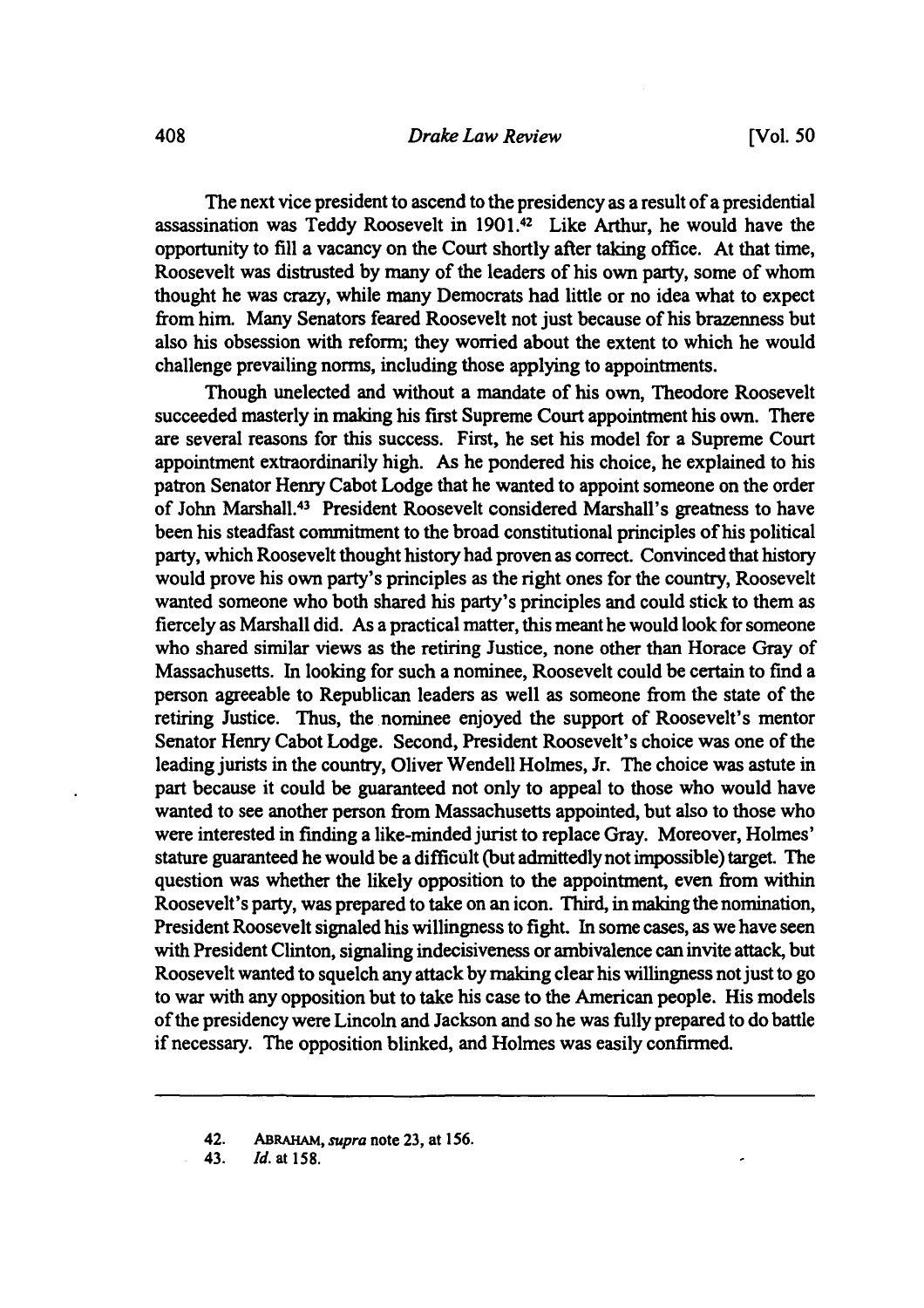#### V. LIKELY FUTURE PATTERNS OF CONFLICTS

My sketch of some of the models of Supreme Court appointments helps to focus attention on two other significant patterns in the process. The first involves the rhetoric employed in confirmation contests. At least two different rhetorical patterns are noteworthy in the process. On the one hand, presidential rhetoric literally can set the terms of debate. Their rhetoric thus can both help and hurt their nominees, because the process allows Presidents (and their nominees) to be held accountable for the expectations they raise through their comments about their nominees' qualifications. Thurgood Marshall and Ruth Bader Ginsburg both became rather formidable nominees in part because they were as good as the Presidents who nominated them claimed them to be,<sup>44</sup> but President George H.W. Bush's characterization of Clarence Thomas as ''the most qualified person in the country'' to replace Thurgood Marshall created problems for the nominee because Thomas was not yet up to matching that demanding description. 45

The second pattern involves the efforts of the contending sides to demonize each other in contests over Supreme Court appointments. The objective of the supporters of a nomination has been to demonize people who oppose the nomination, while the opponents of a nomination have tended to demonize the nominee. Interestingly, the efforts to demonize opposition tracks the rhetoric employed in times of war. A recent headline in the *New York Times* suggestively reads, *A Nation Defines Itself by Its Evil Enemies.46* The article suggests that in a war national leaders tend to rally support by demonizing the enemy. The same holds true in judicial confirmation proceedings in which the contending sides follow a similar strategy. Bork was famously characterized as well outside the mainstream, 47 while a series of successful nominees have been defended as moderate or principled conservatives in the great tradition of justices whom most Senators are thought to admire and want nominees to resemble.4s

The second pattern of note is the one with which I began involving the likely relevance of war to the selection of a Justice. As one might expect, a great deal depends on the popularity of the war during which a President has nominated a justice. Only a few Presidents have made Supreme Court nominations in times of war, only two of which were fighting for a cause popular with most Senators. The two were Lincoln and Franklin D. Roosevelt. The point at which President Roosevelt's approach to Supreme Court selection most closely resembled President

<sup>44.</sup> *See* Y ALOF, *supra* note 9, at 89.

<sup>45.</sup> *See* CARTER, *supra* note 18, at 134-37.

<sup>46.</sup> Robert F. Worth, *A Nation Defines Itself by Its Evil Enemies,* N.Y. TIMEs, Feb. 24, 2002, § 4, at 1.

<sup>47.</sup> *See* CARTER, *supra* note 18, at 120-21.

<sup>48.</sup> *See* id. at 128-33.